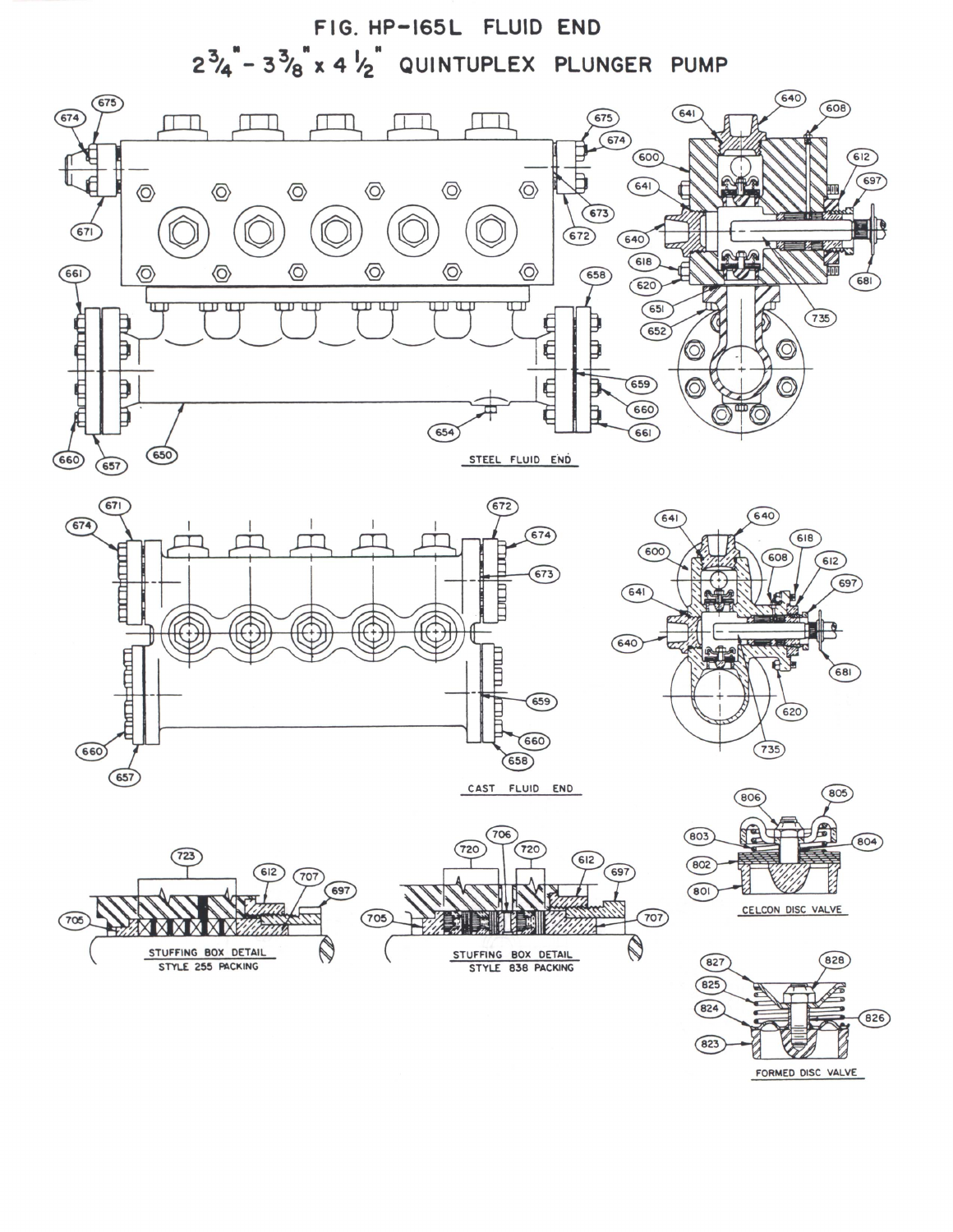## **BGS HP-165L FLUID END PARTS LIST 2-3/4" - 3-3/8" X 4-1/2" QUINTUPLEX PLUNGER PUMP**

|  | <b>ITEM</b><br>NO.                                            | <b>PART NUMBER</b>                       | MATL.<br>AVAIL. QTY             |                                                         | <b>PART DESCRIPTION</b>                                         | <b>ITEM</b><br>NO.                                    | <b>PART NUMBER</b>                                            | AVAIL. QTY                          | <b>MATL. REQ'D</b> | <b>PART DESCRIPTION</b>                                               |  |  |
|--|---------------------------------------------------------------|------------------------------------------|---------------------------------|---------------------------------------------------------|-----------------------------------------------------------------|-------------------------------------------------------|---------------------------------------------------------------|-------------------------------------|--------------------|-----------------------------------------------------------------------|--|--|
|  | ====================== FLUID END ============================ |                                          |                                 |                                                         |                                                                 |                                                       |                                                               |                                     |                    |                                                                       |  |  |
|  |                                                               |                                          |                                 | $==$                                                    |                                                                 |                                                       |                                                               |                                     |                    |                                                                       |  |  |
|  | 600                                                           | BGS 008-025004-220                       | s                               | 1                                                       | <b>FLUID END BODY</b>                                           | 735                                                   | BGS 002-024961-999                                            |                                     | 5                  | 2-3/4" WHEATALOY PLUNGER                                              |  |  |
|  |                                                               | BGS 008-025003-XXX                       | B, D                            | 1                                                       | <b>FLUID END BODY</b>                                           |                                                       | BGS 002-024962-999                                            | $\blacksquare$                      | 5                  | 3"<br><b>WHEATALOY PLUNGER</b>                                        |  |  |
|  | 608                                                           | BGS 180-165000-220                       | $\blacksquare$                  | 5                                                       | <b>LUBRICATION FITTING</b>                                      |                                                       | BGS 002-024963-999                                            |                                     | 5                  | 3-1/4" WHEATALOY PLUNGER                                              |  |  |
|  | 612<br>618                                                    | BGS 001-024959-XXX<br>BGS 104-034234-271 | B,S<br>$\overline{\phantom{a}}$ | 5<br>12                                                 | ADAPTER, F. E. / P. E.<br><b>STUD (BRZ. &amp; DUCTILE F.E.)</b> |                                                       | BGS 002-024964-999                                            | $\overline{a}$                      | 5                  | 3-3/8" WHEATALOY PLUNGER                                              |  |  |
|  |                                                               | BGS 253-034135-271                       |                                 |                                                         | 12 STUD (STEEL F. E)                                            | 736                                                   | BGS 002-024965-999                                            | $\overline{\phantom{a}}$            | 5                  | 2-3/4" CERAMIC PLUNGER                                                |  |  |
|  | 619                                                           | BGS 189-034112-220                       | $\overline{\phantom{a}}$        |                                                         | 12 WASHER (BRZ. & DUCTILE F. E.)                                |                                                       | BGS 002-024966-999                                            | $\blacksquare$                      | 5                  | 3"<br><b>CERAMIC PLUNGER</b>                                          |  |  |
|  | 620                                                           | BGS 133-034010-243                       |                                 | 12                                                      | NUT                                                             |                                                       | BGS 002-024967-999                                            |                                     | 5                  | 3-1/4" CERAMIC PLUNGER                                                |  |  |
|  | 640                                                           | BGS 002-012800-XXX                       | B.D                             |                                                         | 10 CYLINDER HEAD                                                |                                                       | BGS 002-024968-999                                            | $\overline{a}$                      | 5                  | 3-3/8" CERAMIC PLUNGER                                                |  |  |
|  | 641                                                           | BGS 204-000104-206                       | $\overline{\phantom{a}}$        | 10                                                      | <b>GASKET</b>                                                   |                                                       |                                                               |                                     |                    |                                                                       |  |  |
|  | 650                                                           | BGS 008-025006-220                       |                                 | 1                                                       | <b>SUCTION MANIFOLD------</b>                                   |                                                       |                                                               |                                     |                    |                                                                       |  |  |
|  | 651<br>652                                                    | BGS 204-000104-206<br>BGS 100-034200-273 | ٠                               | 5<br>20                                                 | <b>SEAL</b><br>(STEEL F.E.)<br><b>CAP SCREW</b>                 |                                                       | <b>Celcon Disc Stainless Steel</b>                            |                                     |                    |                                                                       |  |  |
|  | 654                                                           | BGS 170-034002-405                       |                                 | 1                                                       | <b>PLUG</b>                                                     |                                                       |                                                               |                                     |                    |                                                                       |  |  |
|  | 681                                                           | BGS 001-007986-201                       |                                 | 5                                                       | <b>BAFFLE DISC</b>                                              | 800                                                   | BGS 998-016300-013                                            |                                     | 10                 | <b>COMPLETE VALVE ASSEMBLY</b>                                        |  |  |
|  | 685                                                           | BGS 001-025011-282                       |                                 | -1                                                      | <b>NAME PLATE</b>                                               |                                                       |                                                               |                                     |                    |                                                                       |  |  |
|  | 686                                                           | BGS 126-004014-220                       | ٠                               | 4                                                       | <b>DRIVE SCREW</b>                                              |                                                       | Valve Assembly Includes The Following Items:                  |                                     |                    |                                                                       |  |  |
|  | 693                                                           | BGS 002-025720-231                       |                                 | 1                                                       | <b>SPANNER WRENCH</b>                                           | 801                                                   | BGS 001-003591-263                                            | SS                                  | 1                  | <b>SEAT</b>                                                           |  |  |
|  |                                                               |                                          |                                 |                                                         |                                                                 | 802                                                   | BGS 001-010937-320                                            | $\blacksquare$                      | 1                  | <b>DISC</b>                                                           |  |  |
|  |                                                               |                                          |                                 |                                                         | ============ SUCTION COMPANION FLANGES ==============           | 803<br>804                                            | BGS 001-008734-362<br>BGS 186-170058-263                      | $\overline{\phantom{a}}$<br>SS      | 1<br>1             | <b>SPRING</b><br><b>SLEEVE</b>                                        |  |  |
|  | 657                                                           | BGS 190-060151-250                       |                                 | 1                                                       | <b>FLANGE, SLIP-ON</b>                                          | 805                                                   | BGS 002-005735-263                                            | SS                                  | 1                  | <b>RETAINER</b>                                                       |  |  |
|  | 658                                                           | BGS 192-060151-250                       |                                 | $\mathbf{1}$                                            | <b>BLIND FLANGE</b>                                             | 806                                                   | BGS 150-012013-263                                            | SS                                  | 1                  | <b>NUT</b>                                                            |  |  |
|  | 659                                                           | BGS 204-000054-206                       | $\overline{a}$                  | $\overline{2}$                                          | <b>GASKET</b>                                                   |                                                       |                                                               |                                     |                    |                                                                       |  |  |
|  | 660                                                           | BGS 100-034200-273                       |                                 | 16                                                      | CAP SCREW (BRZ. OR DUCTILE F.E.)                                |                                                       |                                                               |                                     |                    | Formed Disc, Stainless Steel                                          |  |  |
|  |                                                               | BGS 104-034400-271                       |                                 | 16                                                      | <b>STUD (STEEL F. E)</b>                                        |                                                       |                                                               |                                     |                    |                                                                       |  |  |
|  | 661                                                           | BGS 133-034010-243                       |                                 | 32                                                      | <b>NUT (STEEL F. E.)</b>                                        | 822                                                   | BGS 998-016331-031                                            |                                     | 10                 | <b>COMPLETE VALVE ASSEMBLY</b>                                        |  |  |
|  |                                                               |                                          |                                 |                                                         |                                                                 |                                                       |                                                               |                                     |                    |                                                                       |  |  |
|  |                                                               |                                          |                                 |                                                         | DISCHARGE COMPANION FLANGES; STEEL FLUID END                    | 823                                                   | BGS 001-021146-263                                            | SS                                  | 1                  | Valve Assembly Includes The Following Items:<br>SEAT                  |  |  |
|  |                                                               |                                          |                                 |                                                         |                                                                 |                                                       |                                                               |                                     |                    |                                                                       |  |  |
|  | 671<br>672                                                    | BGS 002-024957-250<br>BGS 002-024958-250 | ٠                               | 1<br>$\mathbf{1}$                                       | <b>FLANGE, WELD NECK</b><br><b>BLIND FLANGE</b>                 | 824<br>825                                            | BGS 001-021142-263<br>BGS 001-021144-362                      | SS<br>$\overline{\phantom{a}}$      | 1<br>1             | <b>DISC</b><br><b>SPRING</b>                                          |  |  |
|  | 673                                                           | BGS 001-024960-200                       |                                 | $\overline{2}$                                          | <b>GASKET</b>                                                   | 826                                                   | BGS 001-021145-263                                            | SS                                  | 1                  | <b>SLEEVE</b>                                                         |  |  |
|  | 674                                                           | BGS 104-034234-271                       |                                 | 8                                                       | <b>STUD</b>                                                     | 827                                                   | BGS 001-021143-263                                            | SS                                  | 1                  | <b>RETAINER</b>                                                       |  |  |
|  | 675                                                           | BGS 133-034010-243                       |                                 | 8                                                       | <b>NUT</b>                                                      | 828                                                   | BGS 150-012013-263                                            | SS                                  | 1                  | <b>NUT</b>                                                            |  |  |
|  |                                                               |                                          |                                 |                                                         |                                                                 | 829                                                   | BGS 102-012218-263                                            | SS                                  | 1                  | <b>STUD</b>                                                           |  |  |
|  |                                                               |                                          |                                 |                                                         | DISCHARGE COMPANION FLANGES; BRZ. OR DUCTILE F.E.               |                                                       |                                                               |                                     |                    |                                                                       |  |  |
|  | 671                                                           | BGS 190-030601-250                       |                                 | 1                                                       | <b>FLANGE, SLIP-ON</b>                                          |                                                       |                                                               |                                     |                    | ================= O P T I O N A L E Q U I P M E N T ================= |  |  |
|  | 672                                                           | BGS 192-030601-250                       |                                 | $\mathbf{1}$                                            | <b>BLIND FLANGE</b>                                             | 889                                                   | BGS 001-027585-999                                            |                                     | 1                  | <b>CYLINDER HEAD WRENCH</b>                                           |  |  |
|  | 673                                                           | BGS 204-000034-206                       | ٠                               | 2                                                       | <b>GASKET</b>                                                   | 890                                                   | BGS 998-016330-017                                            |                                     | 1                  | <b>VALVE SEAT PULLER FOR ITEM</b>                                     |  |  |
|  | 674                                                           | BGS 100-034212-273                       |                                 | 16                                                      | <b>CAP SCREW</b>                                                |                                                       |                                                               |                                     |                    | 801 AND 823                                                           |  |  |
|  |                                                               |                                          |                                 |                                                         |                                                                 |                                                       |                                                               | <b>Formed Disc, Stainless Steel</b> |                    |                                                                       |  |  |
|  |                                                               |                                          |                                 |                                                         | ============ STUFFING BOX GLAND NUT =============               |                                                       |                                                               |                                     |                    |                                                                       |  |  |
|  |                                                               |                                          |                                 |                                                         |                                                                 | 822                                                   | BGS 998-810013-018                                            |                                     | 10                 | <b>COMPLETE VALVE ASSEMBLY</b>                                        |  |  |
|  | 697                                                           | BGS 001-014155-XXX                       | B,D                             | 5                                                       | <b>GLAND NUT</b>                                                |                                                       |                                                               |                                     |                    | Valve Assembly Includes The Following Items:                          |  |  |
|  |                                                               |                                          |                                 |                                                         |                                                                 | 823                                                   | BGS 001-008245-263                                            | SS                                  | 1                  | <b>SEAT</b>                                                           |  |  |
|  |                                                               |                                          |                                 |                                                         |                                                                 | 824                                                   | BGS 001-009014-263                                            | SS                                  | 1                  | <b>DISC</b>                                                           |  |  |
|  |                                                               |                                          |                                 |                                                         |                                                                 | 825                                                   | BGS 001-009353-362                                            | $\overline{\phantom{a}}$            | 1                  | <b>SPRING</b>                                                         |  |  |
|  | 705                                                           | BGS 001-024973-XXX                       | B, S                            |                                                         | 5 2-3/4" THROAT BUSHING                                         | 826                                                   | BGS 186-170038-263                                            | SS                                  | 1                  | <b>SLEEVE</b>                                                         |  |  |
|  |                                                               | BGS 001-025961-XXX                       | B, S                            |                                                         | 5 <sup>3</sup><br><b>THROAT BUSHING</b>                         | 827                                                   | BGS 001-009352-263                                            | SS                                  | 1                  | <b>RETAINER</b>                                                       |  |  |
|  |                                                               | BGS 001-025962-XXX                       | B, S                            |                                                         | 5 3-1/4" THROAT BUSHING                                         | 828                                                   | BGS 150-012013-263                                            | SS                                  | 1                  | <b>NUT</b>                                                            |  |  |
|  |                                                               | BGS 001-024976-XXX                       | B, S                            |                                                         | 5 3-3/8" THROAT BUSHING                                         |                                                       |                                                               |                                     |                    |                                                                       |  |  |
|  |                                                               |                                          |                                 |                                                         |                                                                 |                                                       |                                                               |                                     |                    |                                                                       |  |  |
|  |                                                               |                                          |                                 |                                                         |                                                                 |                                                       |                                                               |                                     |                    |                                                                       |  |  |
|  | 706                                                           | BGS 001-024972-XXX                       | B, S                            |                                                         | 5 2-3/4" LANTERN RING                                           |                                                       |                                                               |                                     |                    |                                                                       |  |  |
|  |                                                               | BGS 001-011195-XXX                       | B, S                            |                                                         | 5 <sup>3</sup><br><b>LANTERN RING</b>                           |                                                       |                                                               |                                     |                    |                                                                       |  |  |
|  |                                                               | BGS 001-011197-XXX                       | B, S                            |                                                         | 5 3-1/4" LANTERN RING                                           |                                                       |                                                               |                                     |                    |                                                                       |  |  |
|  |                                                               | BGS 001-024975-XXX                       | B, S                            |                                                         | 5 3-3/8" LANTERN RING                                           |                                                       |                                                               |                                     |                    |                                                                       |  |  |
|  |                                                               |                                          |                                 |                                                         |                                                                 |                                                       |                                                               | Last Three Digits XXX               |                    |                                                                       |  |  |
|  |                                                               |                                          |                                 | ======================== FOLLOWER ===================== |                                                                 | On Parts with Optional Materials, Where XXX is Shown, |                                                               |                                     |                    |                                                                       |  |  |
|  |                                                               |                                          |                                 |                                                         |                                                                 |                                                       | Replace XXX with the Following Digits For:                    |                                     |                    |                                                                       |  |  |
|  | 707                                                           | BGS 001-024974-XXX                       | B, S                            |                                                         | 5 2-3/4" FOLLOWER                                               |                                                       |                                                               |                                     |                    |                                                                       |  |  |
|  |                                                               | BGS 001-011188-XXX                       | B, S                            |                                                         | $5 \quad 3"$<br><b>FOLLOWER</b>                                 |                                                       | Steel - - - - - - - - - - - -                                 |                                     |                    | <b>Use 220</b>                                                        |  |  |
|  |                                                               | BGS 001-011190-XXX                       | B, S                            |                                                         | 5 3-1/4" FOLLOWER                                               |                                                       | Bronze - - - - - - - - - - -<br>Ductile - - - - - - - - - - - |                                     |                    | Use 306                                                               |  |  |
|  |                                                               | BGS 001-024977-XXX                       | B, S                            |                                                         | 5 3-3/8" FOLLOWER                                               |                                                       | Stainless Steel - - - -                                       |                                     |                    | Use 353<br>Use 263                                                    |  |  |
|  |                                                               |                                          |                                 |                                                         |                                                                 |                                                       |                                                               |                                     |                    |                                                                       |  |  |

 **============= P A C K I N G S E T S T Y L E 8 3 8 ==================**